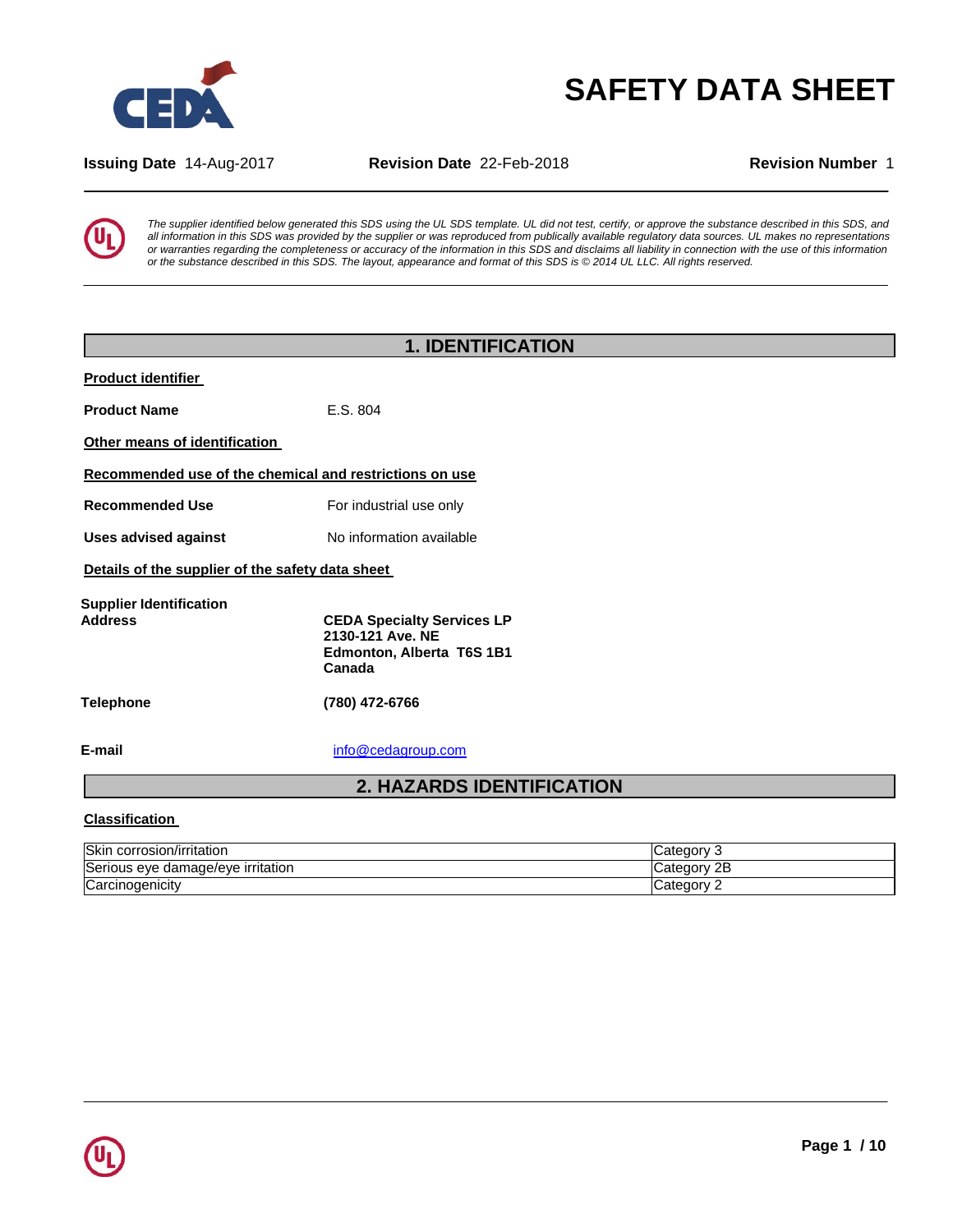**Appearance** Black **Physical state** Paste / Gel **Odor** Silicone

.

**GHS Label elements, including precautionary statements** 

### **Warning**

#### **Hazard statements**

Suspected of causing cancer Causes eye irritation Causes mild skin irritation



### **Precautionary Statements - Prevention**

Obtain special instructions before use

Do not handle until all safety precautions have been read and understood Wear protective gloves/protective clothing/eye protection/face protection

#### **Precautionary Statements - Response**

IF exposed or concerned: Get medical advice/attention

#### **Eyes**

IF IN EYES: Rinse cautiously with water for several minutes. Remove contact lenses, if present and easy to do. Continue rinsing Immediately call a POISON CENTER or doctor/physician

#### **Skin**

IF ON SKIN: Gently wash with plenty of soap and water If skin irritation occurs: Get medical advice/attention Call a POISON CENTER or doctor if you feel unwell

### **Precautionary Statements - Storage**

Store locked up

### **Precautionary Statements - Disposal**

Dispose of contents/container to an approved waste disposal plant

#### **Other information**

Harmful to aquatic life with long lasting effects

**Unknown acute toxicity** 102 % of the mixture consists of ingredient(s) of unknown toxicity

72 % of the mixture consists of ingredient(s) of unknown acute oral toxicity

102 % of the mixture consists of ingredient(s) of unknown acute dermal toxicity

102 % of the mixture consists of ingredient(s) of unknown acute inhalation toxicity (gas)

102 % of the mixture consists of ingredient(s) of unknown acute inhalation toxicity (vapor)

102 % of the mixture consists of ingredient(s) of unknown acute inhalation toxicity (dust/mist)

### **3. COMPOSITION/INFORMATION ON INGREDIENTS**

### **Substance**

Not applicable.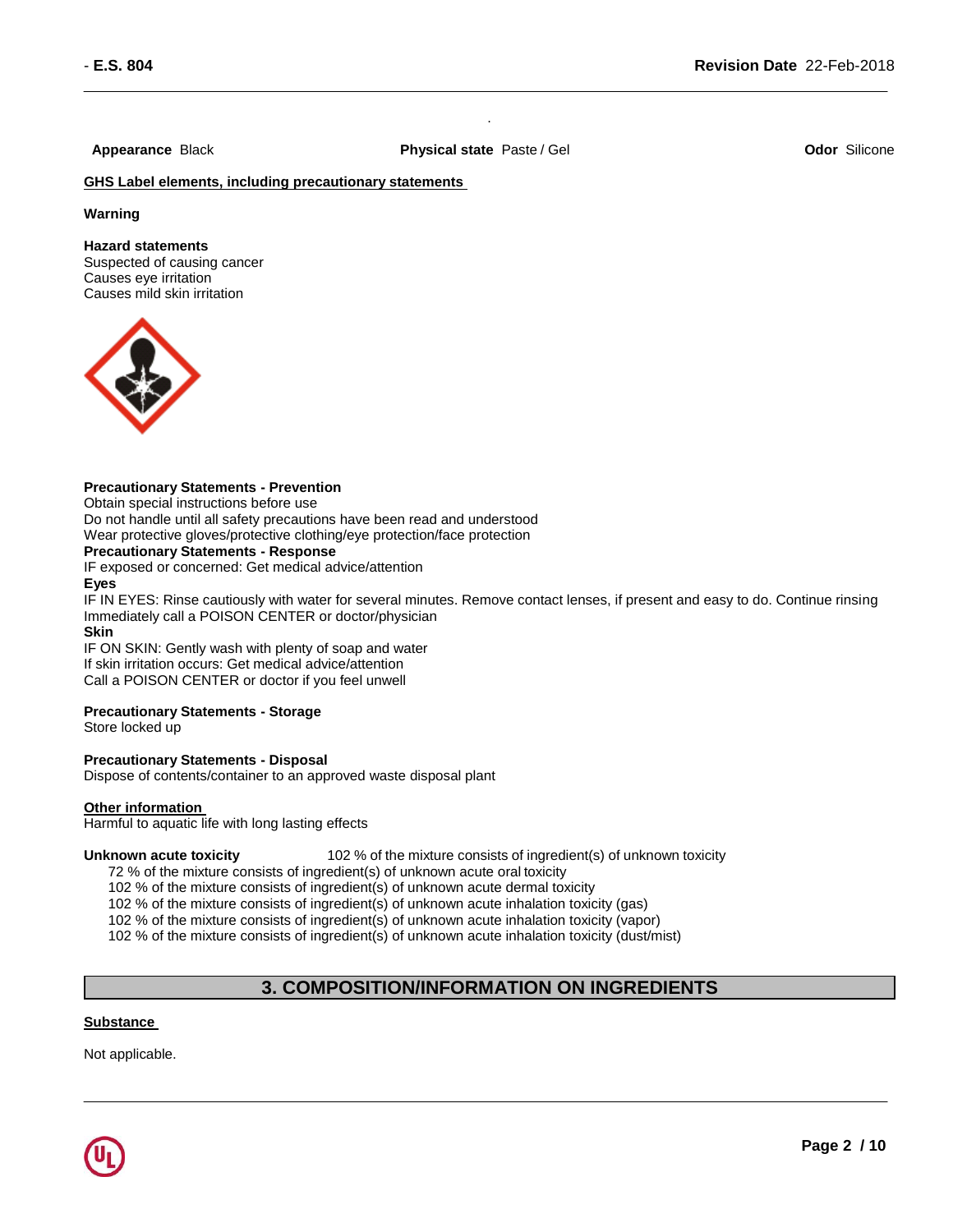### **Mixture**

| Chemical name                                 | CAS-No     | Percent   | <b>Hazardous Material</b><br><b>Information Review Act</b><br>registry number (HMIRA<br>registry $#$ ) | Date HMIRA filed and<br>date exemption granted<br>(if applicable) |
|-----------------------------------------------|------------|-----------|--------------------------------------------------------------------------------------------------------|-------------------------------------------------------------------|
| Petroleum distillates,<br>hydrotreated middle | 64742-46-7 | 28-33     |                                                                                                        |                                                                   |
| Silicon dioxide                               | 7631-86-9  | $8 - 13$  |                                                                                                        |                                                                   |
| Titanium dioxide                              | 13463-67-7 | $0.5 - 3$ |                                                                                                        |                                                                   |
| Carbon black                                  | 1333-86-4  | $0.5 - 3$ |                                                                                                        |                                                                   |

| <b>4. FIRST AID MEASURES</b>                                       |                                                                                                                                                                                                                  |  |  |  |  |
|--------------------------------------------------------------------|------------------------------------------------------------------------------------------------------------------------------------------------------------------------------------------------------------------|--|--|--|--|
| <b>First aid measures</b>                                          |                                                                                                                                                                                                                  |  |  |  |  |
| <b>General advice</b>                                              | IF exposed or concerned: Get medical advice/attention.                                                                                                                                                           |  |  |  |  |
| Inhalation                                                         | Do not breathe dust. Remove to fresh air. Treatment should be symptomatic and<br>supportive.                                                                                                                     |  |  |  |  |
| Eye contact                                                        | In case of eye contact, remove contact lens and rinse immediately with plenty of water, also<br>under the eyelids, for at least 15 minutes. Do not rub affected area. Get immediate medical<br>advice/attention. |  |  |  |  |
| <b>Skin contact</b>                                                | Wash off immediately with soap and plenty of water for at least 15 minutes. Take off<br>contaminated clothing and wash before reuse. Consult a physician if necessary.                                           |  |  |  |  |
| Ingestion                                                          | Not an expected route of exposure. If swallowed, call a poison control center or physician<br>immediately. Do not induce vomiting without medical advice.                                                        |  |  |  |  |
| <u>Most important symptoms and effects, both acute and delayed</u> |                                                                                                                                                                                                                  |  |  |  |  |
| <b>Symptoms</b>                                                    | No information available.                                                                                                                                                                                        |  |  |  |  |
|                                                                    | Indication of any immediate medical attention and special treatment needed                                                                                                                                       |  |  |  |  |
| Note to physicians                                                 | Treat symptomatically.                                                                                                                                                                                           |  |  |  |  |
|                                                                    |                                                                                                                                                                                                                  |  |  |  |  |

## **5. FIRE-FIGHTING MEASURES**

| Use extinguishing measures that are appropriate to local circumstances and the<br>surrounding environment.                            |
|---------------------------------------------------------------------------------------------------------------------------------------|
| CAUTION: Use of water spray when fighting fire may be inefficient.                                                                    |
| No information available.                                                                                                             |
| Carbon oxides.                                                                                                                        |
| <b>Sensitivity to Mechanical Impact None.</b><br>None.                                                                                |
| Firefighters should wear self-contained breathing apparatus and full firefighting turnout<br>gear. Use personal protection equipment. |
|                                                                                                                                       |

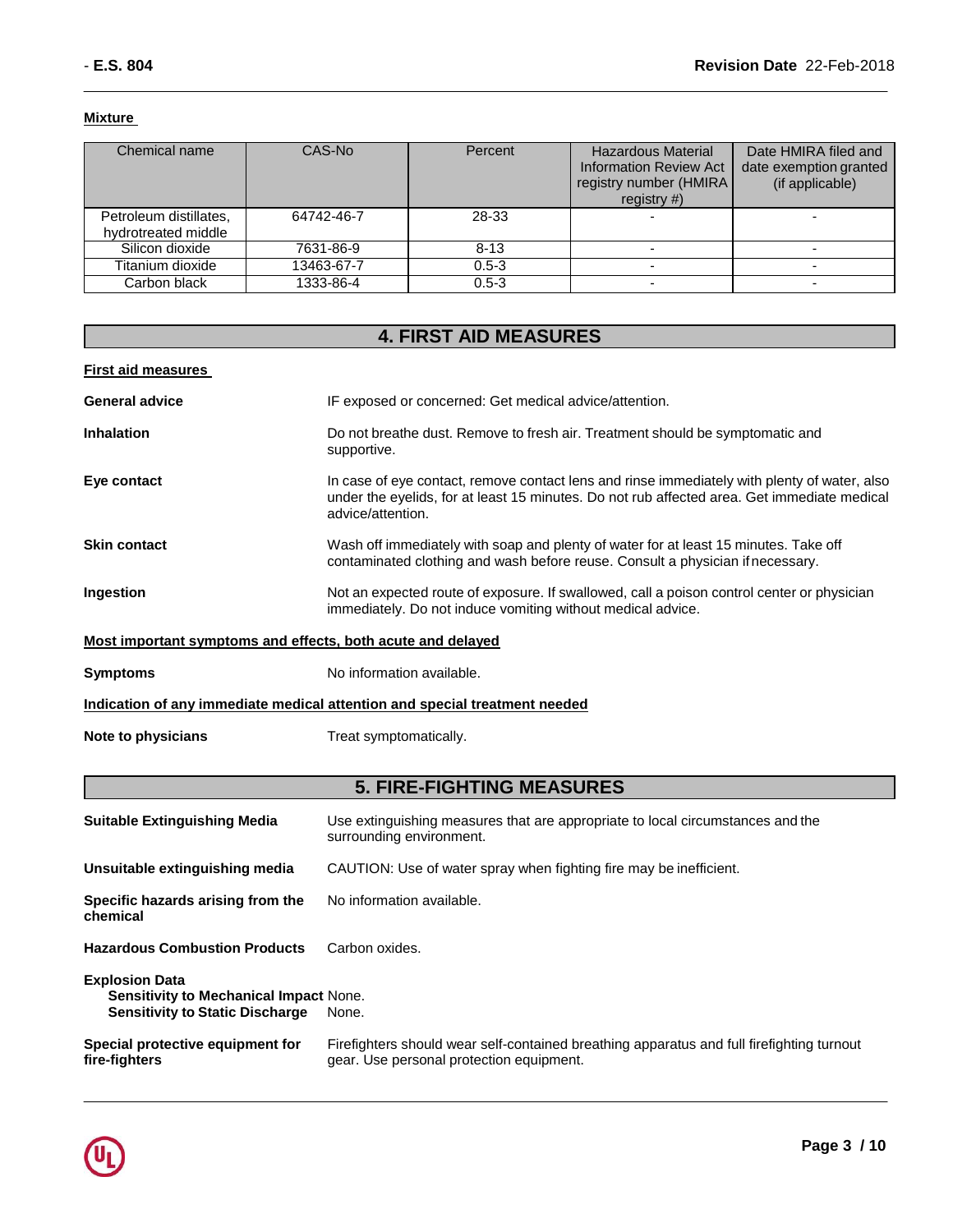### **6. ACCIDENTAL RELEASE MEASURES**

### **Personal precautions, protective equipment and emergency procedures**

| <b>Personal precautions</b>                          | Avoid contact with skin, eyes or clothing. Use personal protective equipment as required.              |  |  |
|------------------------------------------------------|--------------------------------------------------------------------------------------------------------|--|--|
| <b>Other Information</b>                             | Refer to protective measures listed in Sections 7 and 8.                                               |  |  |
| <b>Environmental precautions</b>                     |                                                                                                        |  |  |
| <b>Environmental precautions</b>                     | See Section 12 for additional Ecological Information.                                                  |  |  |
| Methods and material for containment and cleaning up |                                                                                                        |  |  |
| <b>Methods for containment</b>                       | Prevent further leakage or spillage if safe to do so.                                                  |  |  |
| Methods for cleaning up                              | Dam up. Soak up with inert absorbent material. Pick up and transfer to properly labeled<br>containers. |  |  |
| <b>Prevention of secondary hazards</b>               | Clean contaminated objects and areas thoroughly observing environmental regulations.                   |  |  |

### **7. HANDLING AND STORAGE**

### **Precautions for safe handling**

Advice on safe handling **Handle in accordance with good industrial hygiene and safety practice. Avoid contact with** skin, eyes or clothing.

### **Conditions for safe storage, including any incompatibilities**

**Storage Conditions** Keep containers tightly closed in a dry, cool and well-ventilated place.

### **8. EXPOSURE CONTROLS/PERSONAL PROTECTION**

#### **Control parameters**

### **Exposure Limits** .

| Chemical name                  | <b>ACGIH TLV</b>                                         |                                                                                           |                         | <b>OSHA PEL</b>                                                    |  | <b>NIOSH IDLH</b>                                                                                    |                              |
|--------------------------------|----------------------------------------------------------|-------------------------------------------------------------------------------------------|-------------------------|--------------------------------------------------------------------|--|------------------------------------------------------------------------------------------------------|------------------------------|
| Silicon dioxide<br>7631-86-9   |                                                          | 10 mg/m $3$                                                                               |                         | 20 mppcf TWA; ((80)/(% SiO2)<br>mq/m <sup>3</sup>                  |  | IDLH: 3000 mg/m <sup>3</sup><br>TWA: 6 mg/m <sup>3</sup>                                             |                              |
| Titanium dioxide<br>13463-67-7 |                                                          | TWA: 15 mg/m <sup>3</sup> total dust<br>(vacated) TWA: 10 mg/m <sup>3</sup> total<br>dust |                         | TWA: $10 \text{ mg/m}^3$                                           |  |                                                                                                      | IDLH: 5000 mg/m <sup>3</sup> |
| Carbon black<br>1333-86-4      | TWA: 3 mg/m <sup>3</sup> inhalable<br>particulate matter |                                                                                           |                         | TWA: 3.5 mg/m <sup>3</sup><br>(vacated) TWA: 3.5 mg/m <sup>3</sup> |  | IDLH: 1750 mg/m <sup>3</sup><br>TWA: $3.5 \text{ mg/m}^3$<br>TWA: 0.1 mg/m <sup>3</sup> Carbon black |                              |
|                                |                                                          |                                                                                           |                         |                                                                    |  | in presence of Polycyclic<br>aromatic hydrocarbons PAH                                               |                              |
| Chemical name                  | Alberta                                                  |                                                                                           | <b>British Columbia</b> | <b>Ontario TWAEV</b>                                               |  | Quebec                                                                                               |                              |
| Titanium dioxide<br>13463-67-7 | TWA: $10 \text{ mg/m}^3$                                 | TWA: 10 mg/m <sup>3</sup><br>TWA: $3 \text{ mg/m}^3$                                      |                         | TWA: $10 \text{ mg/m}^3$                                           |  | TWA: 10 mg/m <sup>3</sup>                                                                            |                              |
| Carbon black                   | TWA: $3.5 \text{ mg/m}^3$                                |                                                                                           | TWA: $3 \text{ mg/m}^3$ | TWA: $3 \text{ mg/m}^3$                                            |  | $\overline{\text{TWA}}$ : 3.5 mg/m <sup>3</sup>                                                      |                              |

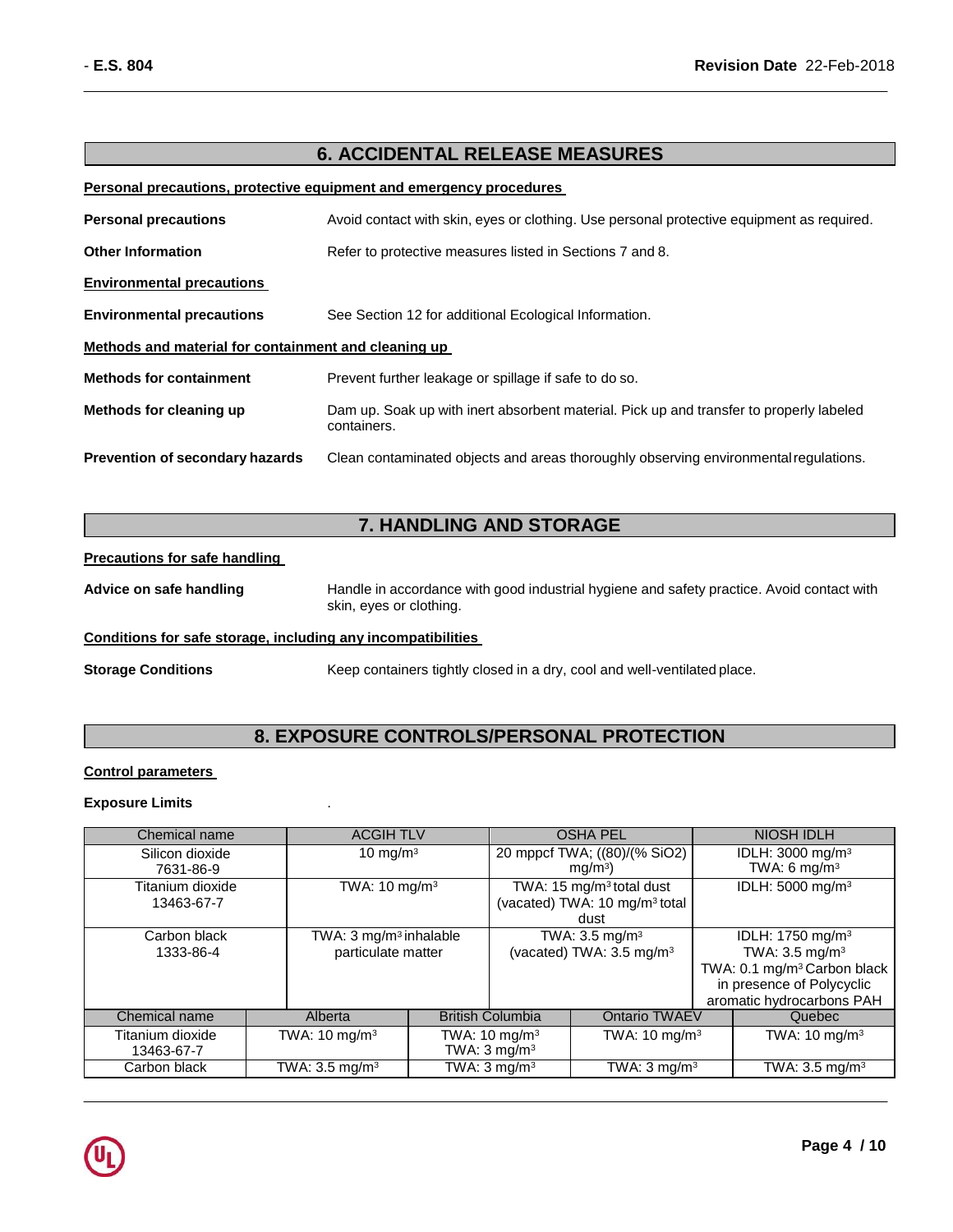| 1333-86-4                                                             |                |                                                                                                                |  |                                                                                                                                                                             |                                                                                                                                                                                       |
|-----------------------------------------------------------------------|----------------|----------------------------------------------------------------------------------------------------------------|--|-----------------------------------------------------------------------------------------------------------------------------------------------------------------------------|---------------------------------------------------------------------------------------------------------------------------------------------------------------------------------------|
| <b>Other Exposure Guidelines</b>                                      |                | Vacated limits revoked by the Court of Appeals decision in AFL-CIO v. OSHA, 965 F.2d 962<br>(11th Cir., 1992). |  |                                                                                                                                                                             |                                                                                                                                                                                       |
| <b>Appropriate engineering controls</b>                               |                |                                                                                                                |  |                                                                                                                                                                             |                                                                                                                                                                                       |
| <b>Engineering controls</b>                                           | <b>Showers</b> | Eyewash stations<br>Ventilation systems.                                                                       |  |                                                                                                                                                                             |                                                                                                                                                                                       |
| Individual protection measures, such as personal protective equipment |                |                                                                                                                |  |                                                                                                                                                                             |                                                                                                                                                                                       |
| Eye/face protection                                                   |                | Wear safety glasses with side shields (or goggles).                                                            |  |                                                                                                                                                                             |                                                                                                                                                                                       |
| <b>Hand protection</b>                                                |                | Wear suitable gloves. Neoprene gloves. Nitrile rubber. Protective gloves. Rubber gloves.<br>$V$ iton™.         |  |                                                                                                                                                                             |                                                                                                                                                                                       |
| Skin and body protection                                              |                |                                                                                                                |  | Wear suitable protective clothing. Long sleeved clothing. Protective shoes or boots.                                                                                        |                                                                                                                                                                                       |
| <b>Respiratory protection</b>                                         |                |                                                                                                                |  | No protective equipment is needed under normal use conditions. If exposure limits are<br>exceeded or irritation is experienced, ventilation and evacuation may be required. |                                                                                                                                                                                       |
| <b>General hygiene considerations</b>                                 | the product.   |                                                                                                                |  |                                                                                                                                                                             | Handle in accordance with good industrial hygiene and safety practice. Do not eat, drink or<br>smoke when using this product. Wash hands before breaks and immediately after handling |

## **9. PHYSICAL AND CHEMICAL PROPERTIES**

| <b>Physical and Chemical Properties</b>             |                                         |                       |
|-----------------------------------------------------|-----------------------------------------|-----------------------|
| <b>Physical state</b>                               | Paste / Gel                             |                       |
| Appearance                                          | <b>Black</b>                            |                       |
| Odor                                                | Silicone                                |                       |
| Color                                               | No information available                |                       |
| <b>Odor Threshold</b>                               | Not applicable                          |                       |
| Property                                            | <b>Values</b>                           | <b>Remarks Method</b> |
| pН                                                  | 5.9                                     |                       |
| Melting / freezing point                            | No data available                       | None known            |
| Boiling point / boiling range<br><b>Flash Point</b> | No data available<br>$>100 \, \text{C}$ | None known            |
| <b>Evaporation Rate</b>                             | No data available                       | None known            |
| Flammability (solid, gas)                           | No data available                       | None known            |
| <b>Flammability Limit in Air</b>                    |                                         | None known            |
| <b>Upper flammability limit</b>                     | No data available                       |                       |
| Lower flammability limit                            | No data available                       |                       |
| Vapor pressure                                      | No data available                       | None known            |
| Vapor density                                       | No data available                       | None known            |
| Relative density                                    | 1.06                                    |                       |
| Water Solubility                                    | Virtually insoluble                     |                       |
| Solubility(ies)                                     | No data available                       | None known            |
| Partition coefficient: n-octanol/water              | Not Established                         |                       |
| <b>Autoignition temperature</b>                     | No data available                       | None known            |
| <b>Decomposition temperature</b>                    | No data available                       | None known            |
| Kinematic viscosity                                 | No data available                       | None known            |
| <b>Dynamic viscosity</b>                            | No data available                       | None known            |
| <b>Explosive properties</b>                         | No information available                |                       |
| Oxidizing properties                                | No information available                |                       |

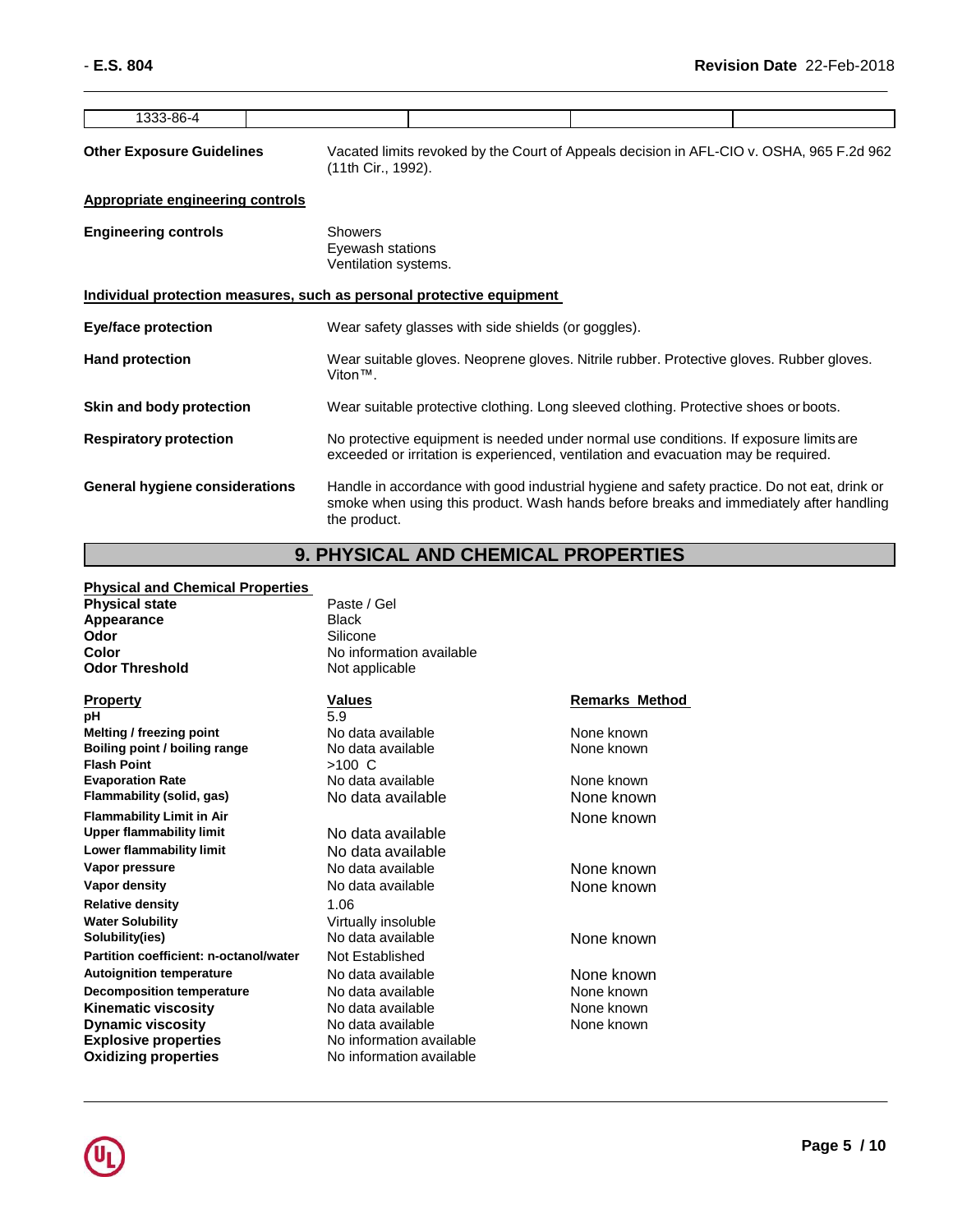**Other Information**<br>**Softening Point Softening Point**<br> **Molecular Weight**<br> **Molecular Weight**<br> **Molecular Weight**<br> **Molecular Weight Molecular Weight** No information available<br> **VOC Content (%)** No information available **VOC Content (%)**<br>
Liquid Density<br>
No information available<br>
No information available **Liquid Density**<br> **Bulk Density**<br> **Bulk Density**<br> **No information available Bulk Density**<br> **Particle Size**<br> **Particle Size**<br> **No information available Particle Size Distribution** 

**No information available**<br>**No information available** 

### **10. STABILITY AND REACTIVITY**

| <b>Reactivity</b>                                                       | No information available.                 |
|-------------------------------------------------------------------------|-------------------------------------------|
| <b>Chemical stability</b>                                               | Stable under normal conditions.           |
| <b>Possibility of Hazardous Reactions None under normal processing.</b> |                                           |
| <b>Hazardous Polymerization</b>                                         | Hazardous polymerization does not occur.  |
| <b>Conditions to avoid</b>                                              | None known based on information supplied. |
| Incompatible materials                                                  | None known based on information supplied. |
|                                                                         |                                           |

**Hazardous Decomposition Products** Carbon oxides.

### **11. TOXICOLOGICAL INFORMATION**

### **Information on likely routes of exposure**

| <b>Product Information</b>                                                                                                                                                                                                                                                                                                                                                                                                                                                                                                                                     |                                                                                                 |  |  |
|----------------------------------------------------------------------------------------------------------------------------------------------------------------------------------------------------------------------------------------------------------------------------------------------------------------------------------------------------------------------------------------------------------------------------------------------------------------------------------------------------------------------------------------------------------------|-------------------------------------------------------------------------------------------------|--|--|
| <b>Inhalation</b>                                                                                                                                                                                                                                                                                                                                                                                                                                                                                                                                              | Specific test data for the substance or mixture is not available.                               |  |  |
| Eye contact                                                                                                                                                                                                                                                                                                                                                                                                                                                                                                                                                    | Specific test data for the substance or mixture is not available.                               |  |  |
| <b>Skin contact</b>                                                                                                                                                                                                                                                                                                                                                                                                                                                                                                                                            | Specific test data for the substance or mixture is not available.                               |  |  |
| Ingestion                                                                                                                                                                                                                                                                                                                                                                                                                                                                                                                                                      | Specific test data for the substance or mixture is not available.                               |  |  |
| Information on toxicological effects                                                                                                                                                                                                                                                                                                                                                                                                                                                                                                                           |                                                                                                 |  |  |
| <b>Symptoms</b>                                                                                                                                                                                                                                                                                                                                                                                                                                                                                                                                                | No information available.                                                                       |  |  |
| <b>Numerical measures of toxicity</b>                                                                                                                                                                                                                                                                                                                                                                                                                                                                                                                          |                                                                                                 |  |  |
| <b>Acute Toxicity</b>                                                                                                                                                                                                                                                                                                                                                                                                                                                                                                                                          |                                                                                                 |  |  |
| <b>ATEmix (oral)</b>                                                                                                                                                                                                                                                                                                                                                                                                                                                                                                                                           | The following values are calculated based on chapter 3.1 of the GHS document.<br>6,907.00 mg/kg |  |  |
| Unknown acute toxicity<br>102 % of the mixture consists of ingredient(s) of unknown toxicity<br>72 % of the mixture consists of ingredient(s) of unknown acute oral toxicity<br>102 % of the mixture consists of ingredient(s) of unknown acute dermal toxicity<br>102 % of the mixture consists of ingredient(s) of unknown acute inhalation toxicity (gas)<br>102 % of the mixture consists of ingredient(s) of unknown acute inhalation toxicity (vapor)<br>102 % of the mixture consists of ingredient(s) of unknown acute inhalation toxicity (dust/mist) |                                                                                                 |  |  |
| <b>Component Information</b>                                                                                                                                                                                                                                                                                                                                                                                                                                                                                                                                   |                                                                                                 |  |  |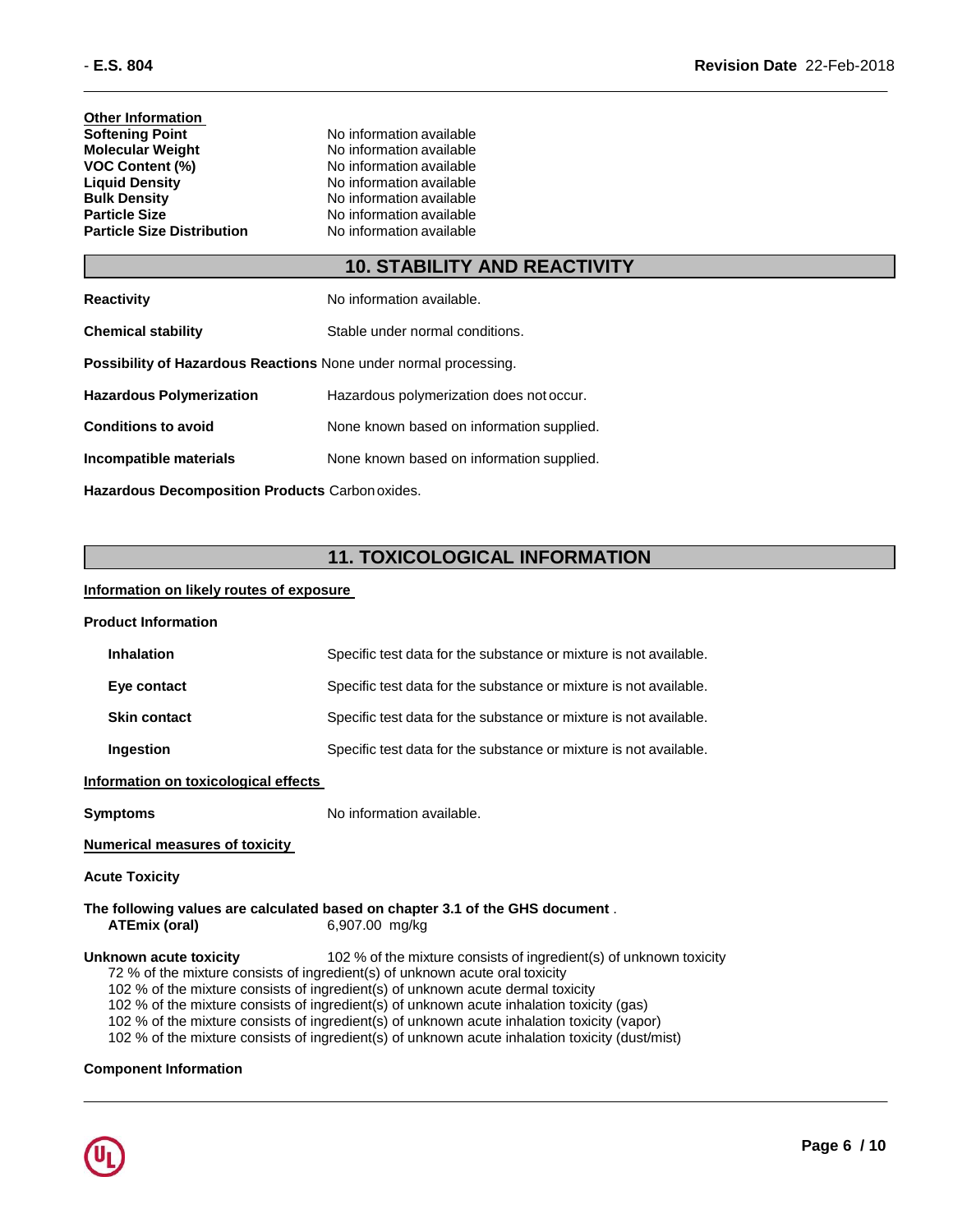| Chemical name                                 | Oral LD50            | Dermal LD50             | Inhalation LC50           |
|-----------------------------------------------|----------------------|-------------------------|---------------------------|
| Petroleum distillates,<br>hydrotreated middle | $= 7400$ mg/kg (Rat) | $>$ 2000 mg/kg (Rabbit) | $= 4.6$ mg/L (Rat) 4 h    |
| Silicon dioxide                               | > 5000 mg/kg (Rat)   | $>$ 2000 mg/kg (Rabbit) | > 2.2 mg/L (Rat) 1 h      |
| Titanium dioxide                              | > 10000 mg/kg (Rat)  |                         | $>6820$ mg/m <sup>3</sup> |
| Carbon black                                  | > 15400 mg/kg (Rat)  | > 3 g/kg (Rabbit)       | -                         |

### **Delayed and immediate effects as well as chronic effects from short and long-term exposure**

**Skin corrosion/irritation** No information available.

**Serious eye damage/eye irritation** No information available.

**Respiratory or skin sensitization** No information available.

**Germ cell mutagenicity** No information available.

**Carcinogenicity** Classification based on data available for ingredients. Contains a known or suspected carcinogen.

The table below indicates whether each agency has listed any ingredient as a carcinogen.

| Chemical name                  | ACGIH | <b>IARC</b> | NTP                      | OSHA |
|--------------------------------|-------|-------------|--------------------------|------|
| Silicon dioxide<br>7631-86-9   | -     | Group 3     | $\overline{\phantom{0}}$ |      |
| Titanium dioxide<br>13463-67-7 |       | Group 2B    |                          |      |
| Carbon black<br>1333-86-4      | A3    | Group 2B    | $\overline{\phantom{0}}$ |      |

### **Legend**

| <b>Legena</b><br>ACGIH (American Conference of Governmental Industrial Hygienists)<br>A3 - Animal Carcinogen<br><b>IARC (International Agency for Research on Cancer)</b><br>Group 2B - Possibly Carcinogenic to Humans<br>Group 3 - Not Classifiable as to Carcinogenicity in Humans<br>OSHA (Occupational Safety and Health Administration of the US Department of Labor)<br>X - Present |                           |  |  |  |
|--------------------------------------------------------------------------------------------------------------------------------------------------------------------------------------------------------------------------------------------------------------------------------------------------------------------------------------------------------------------------------------------|---------------------------|--|--|--|
| <b>Reproductive toxicity</b>                                                                                                                                                                                                                                                                                                                                                               | No information available. |  |  |  |
| <b>STOT - single exposure</b>                                                                                                                                                                                                                                                                                                                                                              | No information available. |  |  |  |
| <b>STOT - repeated exposure</b>                                                                                                                                                                                                                                                                                                                                                            | No information available. |  |  |  |
|                                                                                                                                                                                                                                                                                                                                                                                            |                           |  |  |  |

**Aspiration hazard** No information available.

### **12. ECOLOGICAL INFORMATION**

**Ecotoxicity Example 20** Harmful to aquatic life with long lasting effects.

| Chemical name          | <b>Toxicity to Algae</b> | <b>Toxicity to Fish</b> | Toxicity to<br>Microorganisms | Daphnia Magna (Water<br>Flea) |
|------------------------|--------------------------|-------------------------|-------------------------------|-------------------------------|
|                        |                          |                         |                               |                               |
| Petroleum distillates, |                          | 96h LC50: $=$ 35 mg/L   |                               |                               |
| hydrotreated middle    |                          | (Pimephales promelas)   |                               |                               |
|                        |                          | 96h LC50: > 10000 mg/L  |                               |                               |
|                        |                          | (Pimephales promelas)   |                               |                               |
| Silicon dioxide        | 72h EC50: = 440 mg/L     | 96h LC50: $=$ 5000 mg/L |                               | 48h EC50: = 7600 mg/L         |
|                        | (Pseudokirchneriella     | (Brachydanio rerio)     |                               |                               |

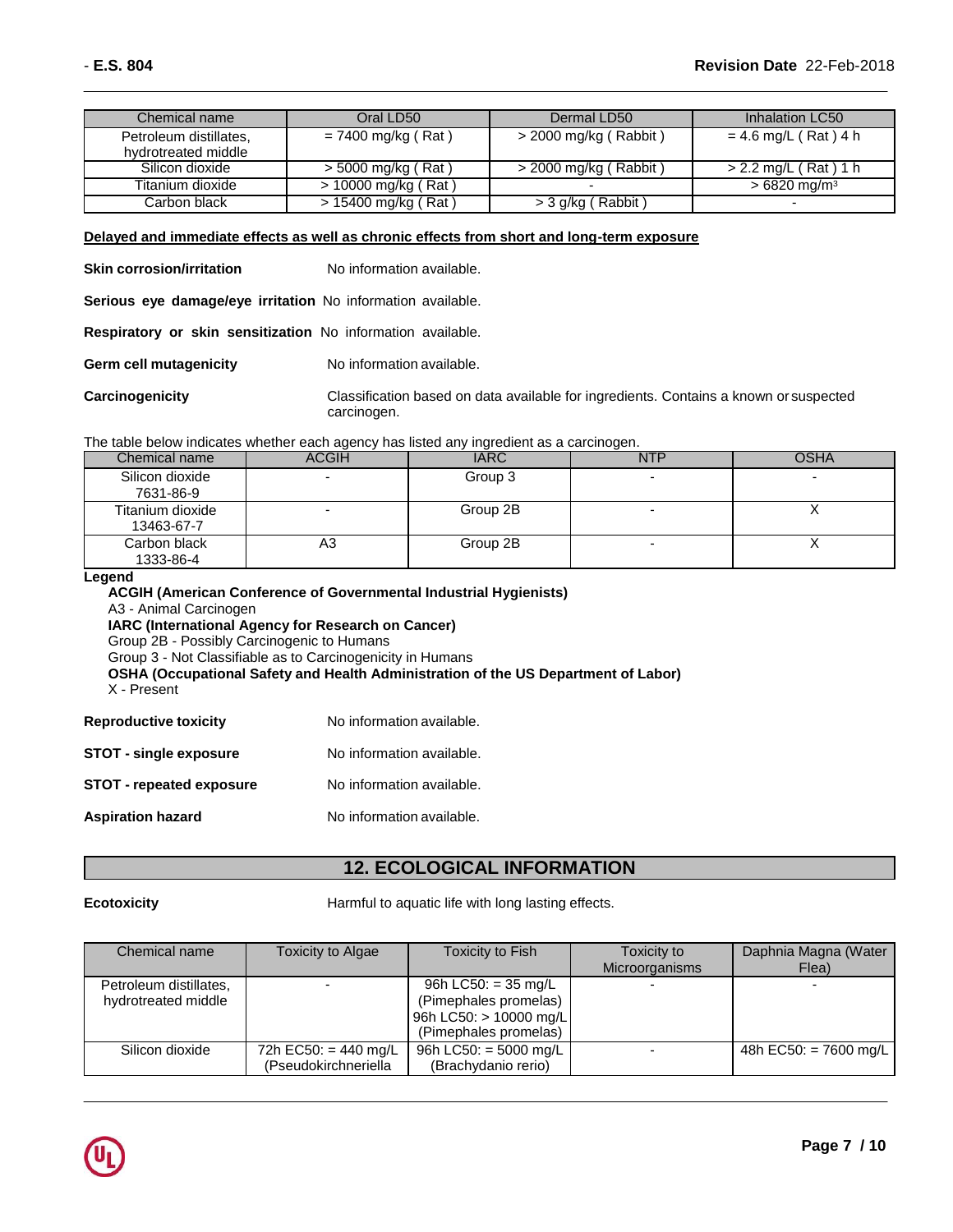|                                      |                          | <b>13. DISPOSAL CONSIDERATIONS</b> |  |                       |  |  |
|--------------------------------------|--------------------------|------------------------------------|--|-----------------------|--|--|
| Other adverse effects                |                          | No information available.          |  |                       |  |  |
| <b>Mobility</b>                      |                          | No information available.          |  |                       |  |  |
| <b>Bioaccumulation</b>               |                          | There is no data for this product. |  |                       |  |  |
| <b>Persistence and Degradability</b> |                          | No information available.          |  |                       |  |  |
| Carbon black                         | $\overline{\phantom{0}}$ | -                                  |  | 24h EC50: > 5600 mg/L |  |  |
|                                      | subcapitata)             |                                    |  |                       |  |  |

### **13. DISPOSAL CONSIDERATIONS**

### **Waste treatment methods**

| Waste from residues/unused | Dispose of in accordance with local regulations. Dispose of waste in accordance with |
|----------------------------|--------------------------------------------------------------------------------------|
| products                   | environmental legislation.                                                           |
| Contaminated packaging     | Do not reuse empty containers.                                                       |

### **14. TRANSPORT INFORMATION**

| DOT<br><b>Proper Shipping Name</b><br><b>Hazard Class</b> | <b>NOT REGULATED</b><br><b>NON REGULATED</b><br>N/A |
|-----------------------------------------------------------|-----------------------------------------------------|
| TDG                                                       | NOT REGULATED                                       |
| <b>MEX</b>                                                | <b>NOT REGULATED</b>                                |
| <b>ICAO</b>                                               | <b>NOT REGULATED</b>                                |
| IATA<br><b>Proper Shipping Name</b>                       | <b>NOT REGULATED</b><br><b>NON REGULATED</b>        |
| <b>IMDG/IMO</b>                                           | <b>NOT REGULATED</b>                                |
| <b>RID</b>                                                | <b>NOT REGULATED</b>                                |
| ADR                                                       | <b>NOT REGULATED</b>                                |
| ADN                                                       | <b>NOT REGULATED</b>                                |
|                                                           |                                                     |

## **15. REGULATORY INFORMATION**

**Safety, health and environmental regulations/legislation specific for the substance or mixture** 

**International Regulations**

**Ozone-depleting substances (ODS)** Not applicable

**Persistent Organic Pollutants** Not applicable

**Export Notification requirements** Not applicable

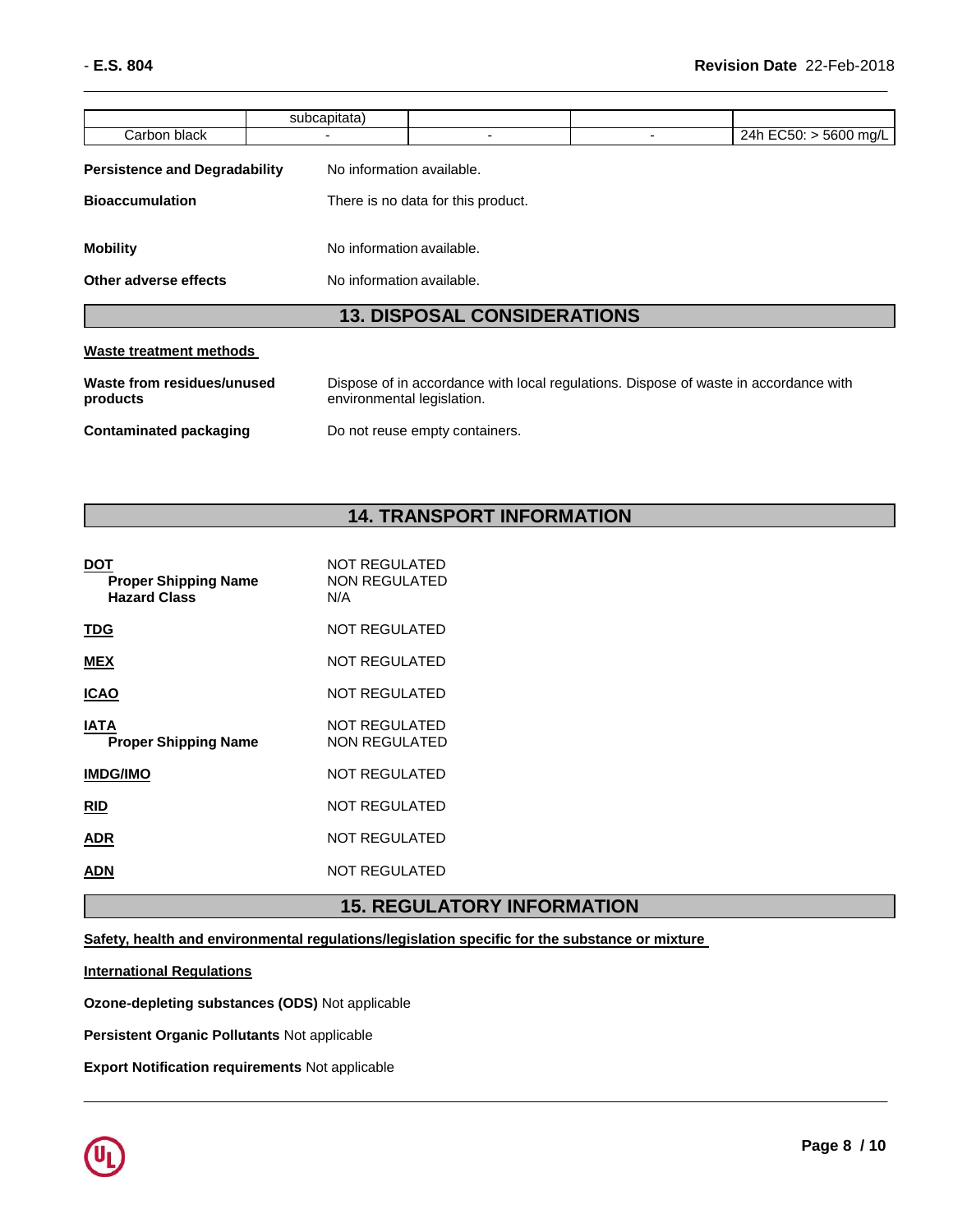### **International Inventories**

| TSCA                 | Complies.                                         |
|----------------------|---------------------------------------------------|
| <b>DSL/NDSL</b>      | Complies.                                         |
| <b>EINECS/ELINCS</b> | Contact supplier for inventory compliance status. |
| <b>ENCS</b>          | Contact supplier for inventory compliance status. |
| KECL                 | Contact supplier for inventory compliance status. |
| PICCS                | Contact supplier for inventory compliance status. |
| AICS                 | Contact supplier for inventory compliance status. |

### **Legend**

**TSCA** - United States Toxic Substances Control Act Section 8(b) Inventory **DSL/NDSL** - Canadian Domestic Substances List/Non-Domestic Substances List **EINECS/ELINCS** - European Inventory of Existing Chemical Substances/European List of Notified Chemical Substances **ENCS** - Japan Existing and New Chemical Substances **KECL** - Korean Existing and Evaluated Chemical Substances **PICCS** - Philippines Inventory of Chemicals and Chemical Substances **AICS** - Australian Inventory of Chemical Substances

### **US Federal Regulations**

### **SARA 313**

Section 313 of Title III of the Superfund Amendments and Reauthorization Act of 1986 (SARA). This product does not contain any chemicals which are subject to the reporting requirements of the Act and Title 40 of the Code of Federal Regulations, Part 372

| Acute Health Hazard               | Yes. |
|-----------------------------------|------|
| <b>Chronic Health Hazard</b>      | Yes. |
| Fire Hazard                       | No.  |
| Sudden release of pressure hazard | No.  |
| <b>Reactive Hazard</b>            | N٥   |

#### **CWA (Clean Water Act)**

This product does not contain any substances regulated as pollutants pursuant to the Clean Water Act (40 CFR 122.21 and 40 CFR 122.42)

### **CERCLA**

This material, as supplied, does not contain any substances regulated as hazardous substances under the Comprehensive Environmental Response Compensation and Liability Act (CERCLA) (40 CFR 302) or the Superfund Amendments and Reauthorization Act (SARA) (40 CFR 355). There may be specific reporting requirements at the local, regional, or state level pertaining to releases of this material

### **US State Regulations**

#### **California Proposition 65**

This product contains the following Proposition 65 chemicals.

### **U.S. State Right-to-Know Regulations**

This product may contain substances regulated by state right-to-know regulations.

| <b>Chemical name</b>           | <b>New Jersey</b> | Massachusett  Pennsylvania   Rhode Island |  | <b>Illinois</b> |
|--------------------------------|-------------------|-------------------------------------------|--|-----------------|
|                                |                   |                                           |  |                 |
| Silicon dioxide<br>7631-86-9   |                   |                                           |  |                 |
| Titanium dioxide<br>13463-67-7 |                   |                                           |  |                 |
| Carbon black                   |                   |                                           |  |                 |